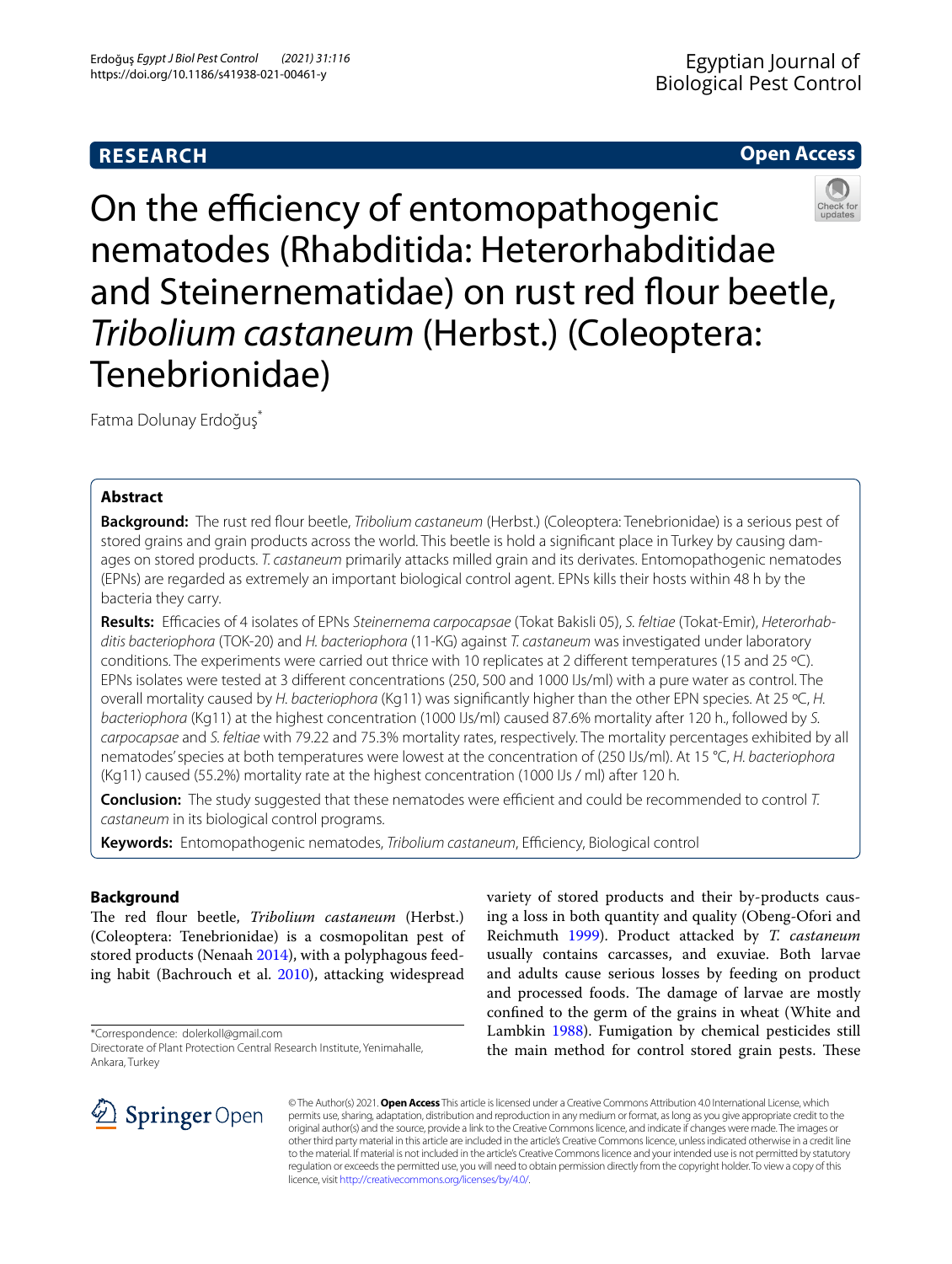chemical pesticides have hazard efects on both the environment and the consumers, on the other hand caused insect resistance (Lu and Wu [2010](#page-4-3)), therefore, scientists work to use other methods to control store insects rather than chemical pesticides.

Entomopathogenic nematodes (EPNs) are an important biological control agent found in soil all over the world. Today, in many countries, EPNs are used in biological control programs of many economic insect pests. They are a group of soil dwelling nematodes that parasitize insects pests. Use of these nematodes is economical and eco-friendly, since they are harmless to non-target organisms, human health and the environment (Gulcu et al. [2017](#page-3-1)). These organisms infect insects in soil through natural openings or thin parts of the cuticle and release their symbiont bacteria in insect hemolymph. Death occurs within 16–24 h due to the bacteria reproducing in the insect's body (Kepenekci [2012](#page-3-2)).

This study aimed to evaluate the virulence of 4 EPNs' isolates against *T. castaneum* under laboratory conditions.

## **Methods**

EPNs, *T. castaneum* adults, the great wax moth, *Galleria mellonella* L. cultures constituted the main materials of the study. Experiments carried out under laboratory conditions in the Nematology Laboratory of the Central Research Institute of Plant Protection (Ministry of Agriculture and Forestry of the Republic of Turkey) in 2020.

#### **Nematode culture**

Infective juveniles of *Steinernema carpocapsae* (Tokat, Bakışlı 05), *S. feltiae* (Tokat, Emir), *Heterorhabditis bacteriophora* (TOK-20), *H. bacteriophora* (11-KG) were obtained from Tokat Gaziosmanpaşa University. All nematode species were reared on *G. mellonella* mature larvae as described by Kaya and Stock [\(1997](#page-3-3)).

#### **Rearing** *Galleria mellonella* **larvae**

A special nutrient diet, containing 890 g of four, 222 g of dry baker's yeast, 500 g of glycerin, 500 g of honey, 445 g of milk powder and 445 g Flour, bran, milk powder and yeast, mixed and then poured on a mixture of honey and glycerin, was prepared (Mohammed and Coppel, 1983). *Galleria mellonella* eggs were placed on a food medium in 1 lt glass jars and then placed in the incubator (16/8 h lighting set at 23–24 °C) for hatching and development of the larvae.

## **Rearing of entomopathogenic nematode species**

Mature instar larvae of *G. mellonella* were used for rearing the EPNs. The larvae were placed on Whatman paper (White, [1927\)](#page-4-4), soaked in sterile water, in small Petri dishes (diameter of 6 cm). The 2nd and 3rd stages of infective nematode were collected from the water by a dropper and applied on the *G. mellonella* larvae. Then, the lids of the Petri dishes were wrapped by a paraflm and placed in the incubator (20–23 °C). The Petri dishes were inspected every 10 days. The obtained juveniles were kept in a refrigerator  $(10 \degree C)$ .

#### **Rearing of** *T. castaneum*

*Tribolium* population grown in the Stored Crop Pests Unit of the Entomology Department, Ankara Plant Protection Central Research Institute, Turkey was used in the study. A mixture of dry yeast and wheat flour  $(1: 3)$  was used in the cultivation of *Tribolium*. 250 g of the nutrient mixture, sterilized at −18 °C for 120 h, was placed in a 1 L glass jar with a perforated lid for ventilation. Glass jars were kept in climate chambers at  $25 \pm 1$  °C and  $60 \pm 5$ % RH. 500–750 adults were placed in each jar for oviposition and after a week, adults were removed from by passing through a 30 mesh sieve. The screened adult individuals were placed to a new jar containing food, and the continuity of the cultures was ensured.

#### **Laboratory experiments of EPNs**

For each nematode species, the experiments were carried out in plastic Petri dishes (9 cm) under the same conditions 3 times on diferent dates with 10 replicates per repeat and at 2 different temperatures (25 and 15 °C) in a climate chamber. *T. castaneum* adults (10 individuals) were placed by the help of soft forceps into Petri dishes with 5 g sterilized wheat crumbs bedding. Then, the EPN isolates prepared, using distilled water at 250, 500 and 1000 IJs/ml, were applied directly into the Petri dish. After the application, the Petri dishes were covered by a paraflm. Only pure water was used in the control group. The vitality of the adult individuals in the Petri dishes was counted regularly at the end of 48, 72 and 120 h and the mortality % were calculated. Cadavers were taken place "White trap" and were examined under a stereomicroscope. After one week, EPNs juveniles were obtained from infected *T. castaneum* adults.

### **Statistical analysis**

Duncan multiple comparison test was performed with SPSS statistics 17. Square root transformation was applied to non-normally distributed data, followed by ANOVA (Duncan test).

### **Results**

Statistical evaluations of the activitiy of the EPNs (48, 72 and 120 h post-inoculation), all the 3 parameters (nematode species, levels and temperatures) and their interactions were significant. The of all EPNs species was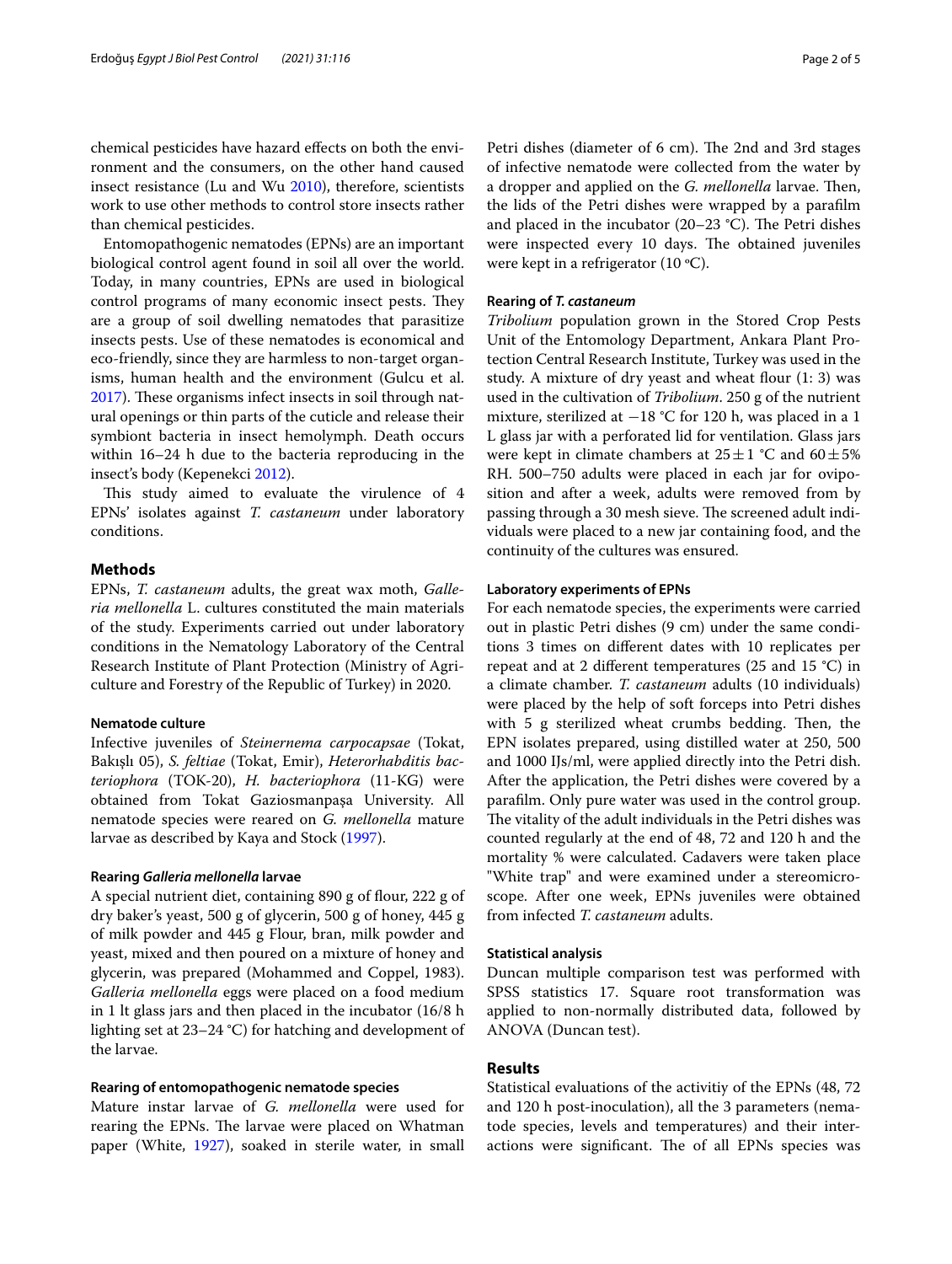directly proportional to the mortality percentage of pest adults as presented in tables  $(1 \text{ and } 2)$ . The lowest mortality % was recorded at the lowest applied concentration (250 IJs/ml) and at 15 °C for the 4 EPNs species.

*H. bacteriophora* (Kg11) isolate was the most efective one at 15 °C causing (55.2%) mortality at the highest level (1000 IJs/ml) 120 h post-treatment, followed by *H. bacteriophora* (Tok 20) with (43.2%), *S. feltiae* with (34.7%), and *S. carpocapsae* with (33*%)*, respectively. No mortality occurred in the control treatments, pure water-only (Table [1](#page-2-0)).

At 25 °C, *H. bacteriophora* (Kg11) caused (87.6%) insect mortality at the highest concentration (1000 IJs/ml) after 120 h., followed by *S. carpocapsae* (79.22%), *S. feltiae* (75.3%) and *H. bacteriophora* (Tok 20) (Table [2](#page-2-1)).

## **Discussion**

Although EPNs are most efective in the larval stage, they can be effective on all insect stages. They enter the host's hemocell through the host's natural openings such as the mouth, anus, stigmas, hair follicles, or through thin parts of the cuticle (only in Heterorhabdites) (Bedding and Molyneux [1982](#page-3-4); Wang and Gaugler [1998\)](#page-4-5). EPNs are in a symbiotic relationship with bacteria of the genus Xenorhabdus (in Steinernematids) and Photorhabdus (in Heterorhabdites). IJs entering

<span id="page-2-0"></span>

|  |  |  | <b>Table 1</b> Mortality (%) of Tribolium castaneum adult caused by EPN isolates at 48, 72 and 120 h (15 °C) |  |
|--|--|--|--------------------------------------------------------------------------------------------------------------|--|
|--|--|--|--------------------------------------------------------------------------------------------------------------|--|

| <b>Concentrations</b> | Steinernema carpocapsae<br>(Tokat Bakışlı 05) | S. feltiae (Tokat Emir) | <b>Heterorhabditis</b><br>bacteriophora (Tok 20) | H.bacteriophora (Kg11) |
|-----------------------|-----------------------------------------------|-------------------------|--------------------------------------------------|------------------------|
| 48 h                  |                                               |                         |                                                  |                        |
| 250                   | 0.00c                                         | 1.50c                   | 00.00c                                           | 0.00c                  |
| 500                   | 0.00c                                         | 4.50 <sub>bc</sub>      | 1.00c                                            | 1.50c                  |
| 1000                  | 6.00 <sub>b</sub>                             | 4.50bc                  | 30.00a                                           | 26.56a                 |
| 72 h                  |                                               |                         |                                                  |                        |
| 250                   | 0.00f                                         | 1.50ef                  | 0.00f                                            | 7.00ef                 |
| 500                   | 0.00f                                         | 5.50cde                 | 1.00f                                            | 41.61b                 |
| 1000                  | 6.00cd                                        | 7.50c                   | 38.33b                                           | 46.00b                 |
| 120h                  |                                               |                         |                                                  |                        |
| 250                   | 8.50e                                         | 6.50ef                  | 0.00f                                            | 2.50ef                 |
| 500                   | $20.33 \pm 2.82$ d                            | 30.72c                  | 2.00def                                          | 18.61d                 |
| 1000                  | 33.22c                                        | 34.67c                  | 43.17a                                           | 55.17a                 |

F15.3=23, 48,104 and 71 for 48, 72, 120 h, respectively. *P*<0.01

<span id="page-2-1"></span>**Table 2** Mortality (%) of *Tribolium castaneum* adult caused by EPN isolates at the end of 48, 72 and 120 h (25 °C)

| Concentrations | Steinernema carpocapsae<br>(Tokat Bakışlı 05) | S. feltiae (Tokat Emir) | <b>Heterorhabditis</b><br>bacteriophora (Tok 20) | H.bacteriophora (Kg11) |
|----------------|-----------------------------------------------|-------------------------|--------------------------------------------------|------------------------|
| 48 h           |                                               |                         |                                                  |                        |
| 250            | 14.6q                                         | 19.39fg                 | 24.06f                                           | 21.06fg                |
| 500            | 17.00fg                                       | 39.83cd                 | 31.56e                                           | 24.50f                 |
| 1000           | 58.78b                                        | 38.67d                  | 46.61c                                           | 66.33a                 |
| 72 h           |                                               |                         |                                                  |                        |
| 250            | 27.17h                                        | 25.11h                  | 28.94gh                                          | 36.11fg                |
| 500            | 44.50de                                       | 47.61cde                | 40.61ef                                          | 29.83gh                |
| 1000           | 65.17b                                        | 55.22c                  | 52.06cd                                          | 81.56a                 |
| 120h           |                                               |                         |                                                  |                        |
| 250            | 34.28g                                        | 32.83g                  | 40.61fg                                          | 39.44fg                |
| 500            | 52.11 de                                      | 54.45d                  | 47.11 def                                        | 45.67ef                |
| 1000           | 79.22b                                        | 75.33b                  | 65.33c                                           | 87.61a                 |

F15.3=67, 77 and 108 for 48, 72, 120 h, respectively. *P*<0.01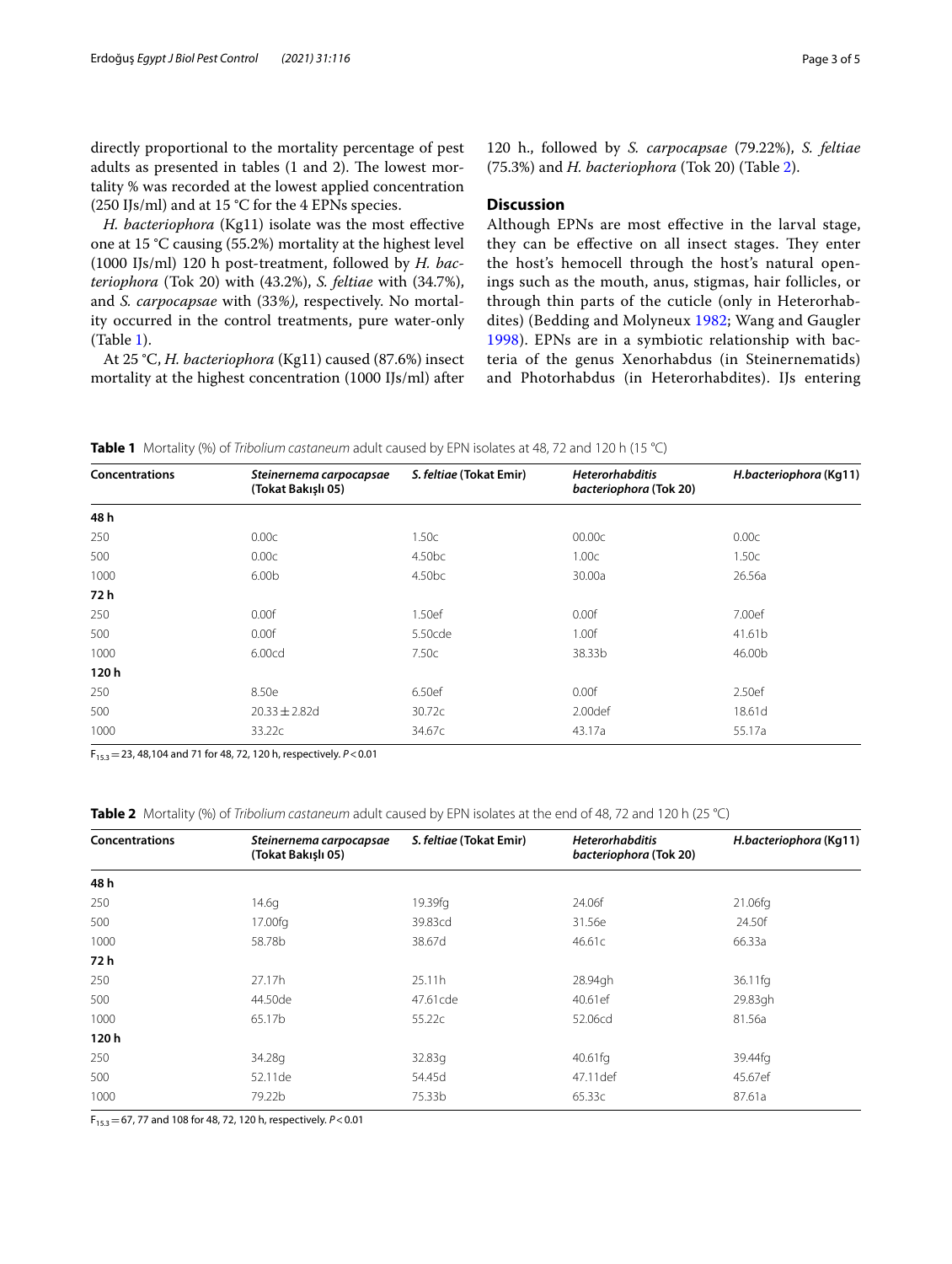the host, change their coats and deposit the symbiotic bacteria they carry into the host hemocell. Bacteria that reproduce by breaking down the insect tissue cause the host to die within 48 h (Constant and Boven 2000, Glazer and Lewis [2000](#page-3-5)).

Some studies have assessed the potentials of EPNs on *T. castaneum*. For instance, the study of Ramos-Rodr quez et al. (2007) investigated the efficacy of *Steinernema riobrave* against *T. castaneum.* In laboratory bioassays, *S. riobrave* reduced survival of *T. castaneum*, larvae, pupae and adults from  $77.9 \pm 3.2\%$  in the controls to  $27.4 \pm 2.5\%$  in treatments.

The study also stated that the larval stage were the most susceptible to EPNs and that temperature (25 and 30 °C) and RH (43, 57, 75 and 100%) had non-signifcant effects on the efficiency of *S. riobrave*. Erturk et al. (2013) evaluated the activities of Aydın isolates of *S. feltiae, S. carpocapsae* and *H. bacteriophora* against *T. castaneum* and *T*. *confusum* adults under laboratory conditions. The results showed non-significant difference between *S. feltiae* and *H. bacteriophora* applications, while *S. carpocapsae* was found to be the most efective isolate against *T. castaneum* (86.47% mortality) and *T. confusum* (85.35% mortality) adults at a concentration of (2000 IJs).

Javed et al. ([2020](#page-3-6)) evaluated the efficacy of *Steinernema pakistanense* (LM-07), *S. bifurcatum* (LM-30), *S. afnae* (GB-14) and *S. cholashanense* (GB -22) against *T. confusum* and *Rhyzopertha dominica* adults at 3 diferent concentrations (50, 100 and 150 IJs / insect) and 3 diferent temperatures (20, 25 and 30 °C) under laboratory conditions. *S. pakistanense* at (150 IJs/insect) concentration caused (100%) death at 30 °C. Another study for the virulence of Pakistani isolates of *S. bifurcatum* and *S. affine* against *T. castaneum* and *Lasioderma serricorne* under laboratory conditions found that the insect larvae were more sensitive than adults to nematode infection, and that at the highest concentration (200 IJs/insect) used in the trial, *S. bifurcatum* caused (92%) *L. serricorne* and 93% *T. castaneum* larval mortality, while *S. affine* caused (90 and 95%) mortality in *L. serricorne* and *T. castaneum*, respectively (Khanum and Javed [2021](#page-3-7)).

### **Conclusions**

All EPN species tested in this study were found to be efective against the *T. castaneum* adults at 25 °C. But *H. bacteriophora* (Kg11) was the most effective species against the flour beetle adults under controlled conditions. The isolates *H. bacteriophora* (Kg11), *S. carpocapsae* (Tokat Bakışlı 05) and *S. feltiae* (Tokat Emir) can be recommended to be used in biological control programs against *T. castaneum*.

#### **Abbreviations**

EPNs: *Entomopathogenic nematodes*; IJs: *Infective juveniles*; *T. castaneum*: Tribolium castaneum; *H. bacteriophora*: *Heterorhabditis bacteriophora*; *S. carpocapsae*: *Steinernema carpocapsae*; *S. fertilae*: *Steinernema feltiae*; *G. melonella*: *Galleria melonella*; Rust red four beetle: *Tribolium castaneum*.

#### **Acknowledgements**

I would like to extend our thanks to Professor İlker KEPENEKCİ for providing entomopathogen nematode isolates, Tuğba Akdeniz FIRAT for providing rust red four beetle and Assist. Prof. Diğdem SAĞLAM ALTINKÖY for advice on statistical analysis.

#### **Authors' contributions**

F.D.E. She carried out all the stages of the study.

#### **Funding**

This study is funded by Republıc of Turkey Ministry of Agriculture And Forestry General Directorate of Agricultural Research and Policies co-partner with Vefa İlaç Sanayi ve Tic. A.Ş. Company. These funder provided all chemicals and materials used in experimental bioassay.

#### **Availability of data and materials**

The datasets used and analyzed during the current study are available from the corresponding author on reasonable request.

#### **Declarations**

**Ethics approval and consent to participate** Not applicable.

**Consent for publication** Not applicable.

#### **Competing interests**

None.

Received: 26 May 2021 Accepted: 14 August 2021<br>Published online: 25 August 2021

#### **References**

- <span id="page-3-0"></span>Bachrouch O, Jemaa JMB, Talou T, Marzouk B, Abderraba M (2010) Fumigant toxicity of Pistacia lentiscus essential oil against *Tribolium castaneum* and *Lasioderma serricorne*. Bull Insectol 63:129–135
- <span id="page-3-4"></span>Bedding RA, Molyneux AS (1982) Penetration of insect cuticle by infective juveniles of *Heterorhabditis* spp. (Heterorhabditidae: Nematoda). Nematologica 28:354–359
- Constant RHF, Bowen DJ (2000) Novel insecticidal toxins from nematode symbiotic bacteria. Cell Mol Life Sci 57:828–833
- <span id="page-3-5"></span>Glazer I, Lewis EE (2000) Bioassays for entomopathogenic nematodes. In: Navon A, Ascher KRS (eds) Bioassays of entomopathogenic microbes and nematodes. CAB International, Wallingford, pp 229–238
- <span id="page-3-1"></span>Gulcu B, Cimen H, Raja RK, Hazir S (2017) Entomopathogenic nematodes and their mutualistic bacteria: their ecology and application as microbial control agents. Biopestic Int 3(2):79–112
- <span id="page-3-6"></span>Javed S, Tabassum AK, Khan S (2020) Biocontrol potential of entomopathogenic nematode species against *Tribolium confusum* (Jac.) (Coleoptera: Tenebrionidae) and *Rhyzopertha dominica* (Fab.) (Coleoptera: Bostrichidae) under laboratory conditions. Egypt J Biol Pest Control 30:5
- <span id="page-3-3"></span>Kaya HK, Stock SP (1997) Techniques in insect nematology. In: Lacey L (ed) Manual of techniques in insect pathology. Academic Press, San Diego, pp 281–324
- <span id="page-3-2"></span>Kepenekci İ (2012) Nematology (Plant Parasitic and Entomopathogen Nematodes) Education. Extension and Publication Department, Ankara , p 1130
- <span id="page-3-7"></span>Khanum AK, Javed S (2021) Pathogenicity of Pakistani isolates of *Steinernema bifurcatum* and *S. afne* (Rhabditida: Steinernematidae) in management of stored grain pests *Lasioderma serricorne* and *Tribolium castaneum* (Coleoptera: Ptinidae, Tenebrionidae). Egypt J Biol Pest Control 31:73. <https://doi.org/10.1186/s41938-021-00418-1>